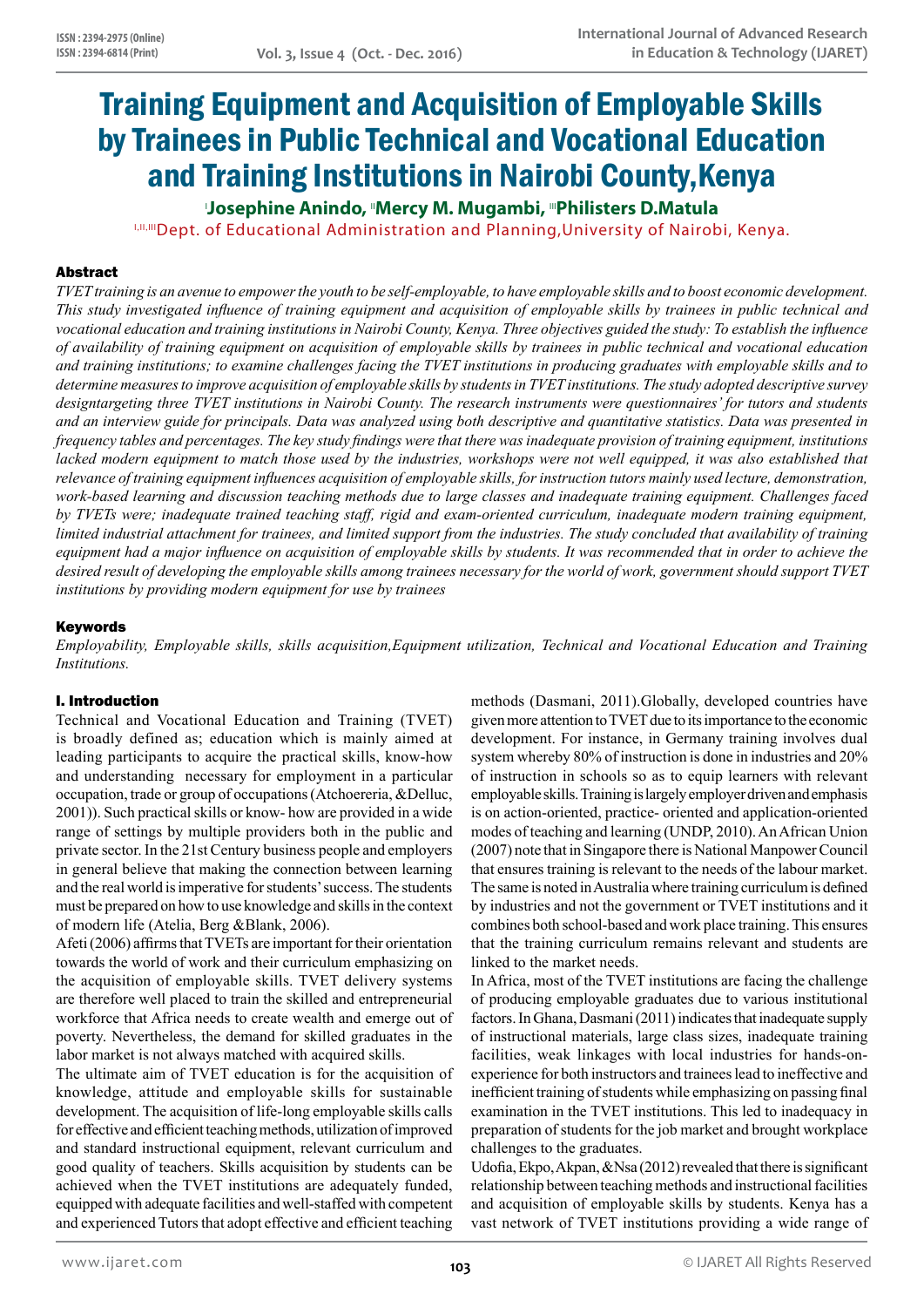programs ranging from craft, artisan certificate and diploma levels. There is marked expansion in enrolment and number of TVET institutions in Kenya but despite this, the institutions have some marked shortcomings in terms of low allocation of funds in national budget, understaffing in technical subjects due to poor remuneration of staff and use of obsolete equipment and insufficient learning materials (Nyerere, 2009)). In addition, TVET policy by GoK (2012) indicates that the curriculum being offered in TVET institutions is majorly theory-based and not relevant to market needs due to limited link between the institutions and the industries hence there is mismatch of skills taught in the institution and those required by employers. Since TVET graduates are responsible for service delivery and production of goods in all sectors, it is essential to entrench soft skills in TVET curriculum that will enhance the graduates to secure and maintain jobs so that they can be relied upon at work place.

Availability of modern and relevant training equipment affects the relevance of employable skills acquired by students on market skills needed. Mbugua et.al (2012) expressed that there is inadequate training materials and use of inferior equipment in TVET which have compromised the relevance of skills needed by industries. In Nairobi region, Njoki (2014) revealed that most of the TVET institutions had adequate teaching and learning resources but teaching facilities were not well equipped. In addition, the TVET curriculum is rooted in a rigid supply- driven system with little or no linkage or relevance to the labour market needs hence graduates lack skills, knowledge and competencies for attaining vision 2030 (World Bank Report, 2015).

The emphasis on skill acquisition is premisedonadvancement in technology and challenging economy which forces employers to re-train new graduate employees in their firms and also put more emphasis on work experience when recruiting new employees. Nyerere(2009) posits that due to limited industrial attachment of students and tutors, there is mismatch of skills between the taughtskills and those required by the labour market and thus weak link between the TVETs and industries.GoK (2012) has identified strategies such as increasing funding , equipping TVETs with modern equipment and linking training and labour market needs in order to improve training quality of TVET institutions. TVET education is knowledge, skill and technology driven therefore, the community, employers and government must support the TVET institutions to improve its training quality by providing funds, labour market needs information, attachments to trainees and tutors and equipping of instructional facilities.

The focus on TVETs in Nairobi County is that, there is the highest number of both private and public TVET institutions and industries where trainees are likely to get their industrial attachment so that they can have relevant skills. In addition there is a big increase in number of private TVET institutions which are competing with the public ones. Additionally, there is diversity in enrollment of students from all over the country since its located in an area with more socio-economic activities which students can engage in during and after training but on the contrary the graduate students who are mainly youth comprise the largest number of unemployed people in the county due to lack of relevant practical skills and employable skillsdespite holding distinct academic qualifications (World bank report, 2015).

The TVET sector is the major producer of engineers and technologists that are absorbed in the industries and the informal sector of employment. Therefore, themain objective is to train students to acquire and develop knowledge, attitude and employable skills for salaried or self-employment which on the contrary is not being achieved due various institutional factors (GoK, 2012). Therefore it's against this big gap between acquired skills and employable skills among graduates that necessitated the need to investigate on the influence of equipment availability on acquisition of employable skills by students in public TVET institutions in Nairobi County.

## A. Statement of the Problem

The jobs market is rapidly changing with new sectors emerging, changing the nature of work and the way employees perceive the workplace. Graduates will have to be flexible and have the personal capabilities to manage changing and challenging work situations. Employers are looking to recruit graduates who fit into the organizational culture and utilize their abilities and skills to transform the companies by facilitating innovative teamwork (Harvey et al., 2002).TVET training is an avenue to empower the youth to be self-employable, to have employable skills and to boost economic development. Technical skills form the basis for the realization of industrial transformation and meaningful quest for Kenya's Vision 2030. For this country to breakthrough in industrialization and technological development it must begin by ensuring that it has a critical mass of well qualified technologists and engineers. The main objective of TVET is to provide adequate and appropriate skilled artisans, craftsmen, technicians and technologists at all levels of the economy through practical training and work experience but unfortunately the graduates face mismatch of skills when they get to the labour market which forces industries to retrain them upon employment (FKE report, 2015) .

The question to be answered is whether the existingTVET institutions have the capacity to produce graduates with employable skills to fill the social need for the workforce in order to achieve the aspiration of Kenya Vision 2030 in Kenya? Little empirical evidence exists ontraining equipment influencing acquisition of employable skills and employability of TVET graduates in Kenya and especially Nairobi County as most studies have concentrated on challenges facing TVET in Kenya it is against this gap that the study investigated the influence of training equipmentonacquisition of employable skills by trainees in TVETs in Nairobi County.

## B. Research Objectives

The study focused on three objectives:

- i. To establish the influence of availability of training equipment on acquisition of employable skills by students in public technical and vocational education and training institutions.
- ii. To examine challenges facing the TVET institutions in producing graduates with employable skills.
- iii. To determine measures to improve acquisition of employable skills by students in TVET institutions.

## II. Literaturereview

The review is presented under subsections: rationale for TVETS, Situational analysis of TVET in Kenya, Concept of employability skills, availability of training equipment and acquisition of employable skills. Theoretical and conceptual frameworks are also presented.

## 1. Rationale for TVET

Technical and vocational education (TVET) is broadly defined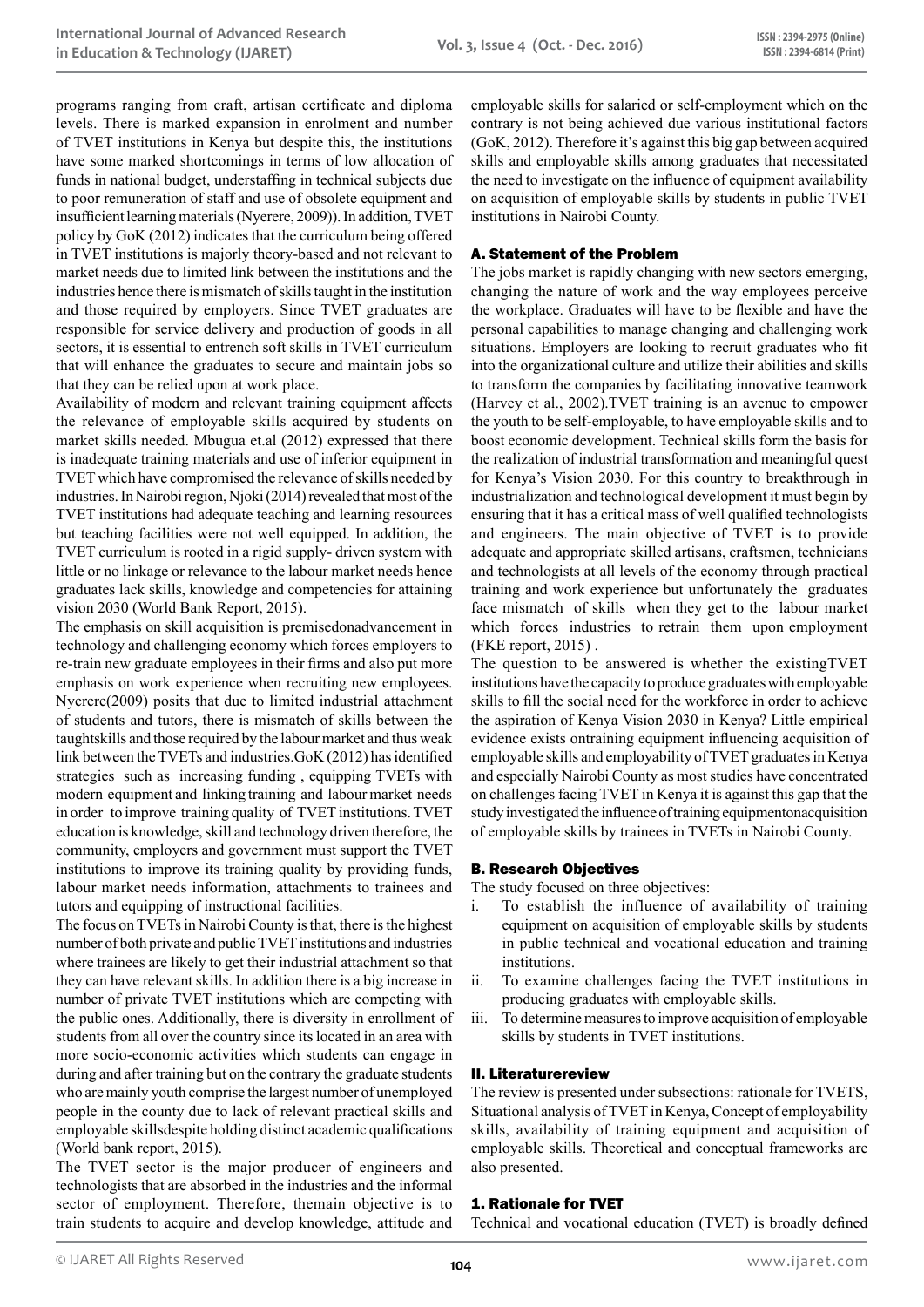as "Education which is mainly to lead participants to acquire the practical skills, knowhow and understanding, necessary for employment in a particular occupation, trade or group of occupations (Atchoareria, &Delluc, 2001). Such practical skills or know-how can be provided in a wide range of settings by multiple providers both in the public and private sector. The role of TVET in furnishing skills required to improve productivity, raise income levels and improve access to employment opportunities has been widely recognized (Bennell, 1999). Developments in the last three decades have made the role of TVET more decisive; the globalization process, technological change, and increased competition due to trade liberalization necessitates requirements of higher skills and productivity among workers in both modern sector firms and Micro and Small Enterprises (MSE). Skills development encompasses a broad range of core skills (entrepreneurial, communication, financial and leadership) so that individuals are equipped to undertake productive activities and employment opportunities (wage employment, self-employment and income generation activities). Several countries; developed and developing, such as Italy, Brazil, China, Sweden and Japan have given more recognition to TVET through adequate funding. As a result, students get exposed to vocational training and to a culture of scientific investigation and application to life situations at an early age.

# 2. Situational analysis of TVET in Kenya

The use of Technical, Industrial, Vocational and Entrepreneurship Training (TIVET) in Kenya encompasses technical training institutions, MSE training and demonstration centers, youth polytechnics and national youth service skills development centers. In Kenya there has been a deliberate effort to structure and deliver formal TVET education through establishment of TVET institutions either by the government or the private sector. However Non formal TVET sector just like the informal sector has been neglected by the government particularly in relation to the organization of systems and structures. The Government has policies for the sector but they are not effectively implemented, enabling the private sector to exploit it for cheap labour. The sector has been generally left to civil societies, religious organizations among others to intervene, which is done at program levels hence few target groups reached.

The current TVET curriculum is weak and not flexible enough to meet the technological changes and diverse needs of different clients. Furthermore the quality of TVET graduates has declined in recent years due to poor teaching methods, out modeled and inadequate training equipment and lack of meaningful work experience and supervision during attachment (Nyerere, 2009). The graduates of TVET have experienced technology shock when they finally enter the job market. Enrolment in the traditional engineering and building course is dwindling very fast while enrolment in applied sciences and business/commerce oriented courses is growing steadily. Technical teachers lack necessary industry-based technological skills updated through industrial attachment. The KENYA Technical Training College (KTTC) has shifted from its original mandate as a producer of trainers and is now competing to offer programs similar to national polytechnics. This to a great extent compromises quality of education especially when resources are lacking. It has been observed that teachers in the technical institutions rarely go for refresher courses which put them at the mercy of their students who are more exposed.

# 3. Concept of employability skills

Marilyn (2008)suggests thatemployabilityis about being capable of getting and keeping fulfilling work. More comprehensively employability is the capability to move self-sufficiently within the labourmarket to realize potential through sustainable employment. They propose that employability consists of four main elements: a) a person's "employability assets "which consists of their knowledge, skills and attitudes, b) "deployment "which includes career management skills, and job search skills) "Presentation" which is concerned with "job getting skills", for example CV writing, work experience and interview techniques and finally d) They also emphasis that for a person to be able to make the most of their "employability assets", a lot depends on their personal circumstances (for example family responsibilities) and external factors (for example the current level of opportunity within the labour market)

Employability of competencies such as ability, aptitude and qualities developed in context that can be applied to an occupation or career can be identified as employability skills. These competencies might develop employability skills as a result of the teaching and learning process in training institutions or from work experience. Employers generally see a good certificate or degree as an essential entry requirement to any position. It is widely accepted for graduates to be competitive in the labour market, which is marked with massive reduction in recruitment numbers due to the economic situation; they need to have additional skills to complement their academic achievement. Surveys by AGR, an independent voice of UK-based graduate recruiters, highlighted the following deficiencies in employability skills: 'Softer' skills such as team-working, leadership and project management, awareness of their chosen industry sector; commercial awareness and business/organization understanding(AGR, 2007). AGR state that more than 70% of their members use competency-based selection methods. They further suggest that graduates lacking these qualities, or evidence that they have them; will find it more difficult to secure graduate jobs.

It is seen as one of the toughest challenges for employers to recruit from an increasing number of graduates, with employers realizing that the future of their organizations depend on the selection of the best candidates to add value. TheChartered Institute of Personnel and Development(CIPD) reports that since the 1980's the number of students entering higher education has significantly increased by more than double, but further states, that even with this increase employers still have difficulty in recruiting the types of employees they need (CIPD report, 2007).It is recognized that holding a certificate or a degree will no longer be enough to get a job. There is evidence that graduate recruiters are looking beyond qualifications; they are looking for people with qualities to enable them to cope with the changing demands of the job in an uncertain and competitive world.

Employability has been used as a performance indicator for training institutions (Smith et al, 2000) and represents a form of work specific (pro) active adaptability that consists of three dimensions: career identity, personal adaptability and social and human capital (Fugate et al, 2007). Employability is seen as being influenced by four broad and inter-related components: Understanding of the subject discipline, Skillful practices in the context, Efficacy beliefs- students' self-theories and personal qualities. Of critical importance is the extent to which students feel that they might 'be able to make a difference', andMetacognition, encompassing self-awareness regarding the student's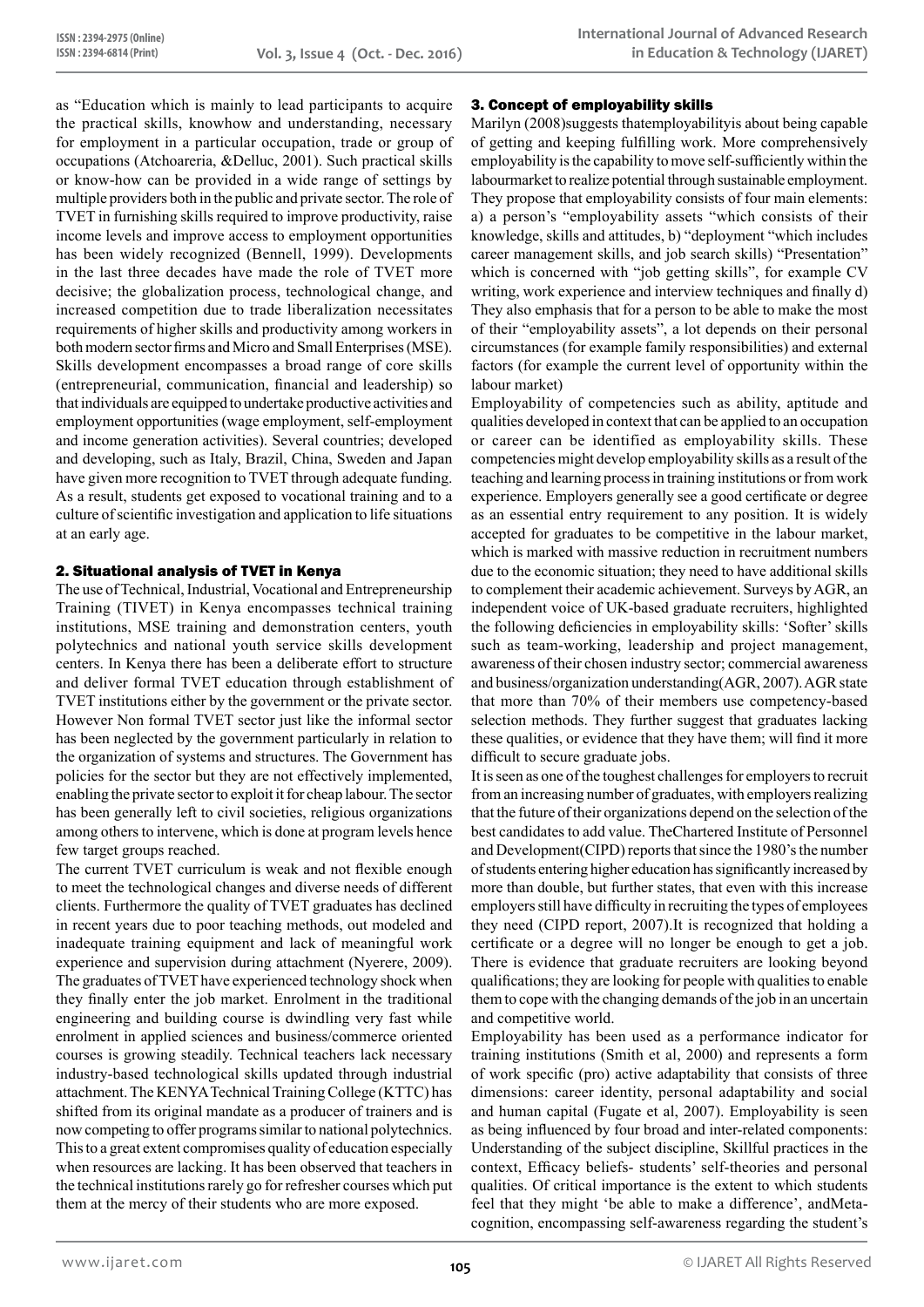learning, and the capacity to reflect on, in and for action. This is the USEM model of employability(Knight&Yorke (2004).

Nabi (2003) says that employability is about graduates possessing an appropriate level of skills and attributes, and being able to use them to gain and remain in appropriate employment. From a human resource development view, employability is a concept that emerged through the 1990s along with a growing perception among employees that they cannot count on their employers for long-term employment. Employability is a promise to employees that they will have the skills to find new jobs quickly if their jobs end unexpectedly (Baruch, 2007).

# 4. Availability of training equipment and acquisition of employable skills

Institutional workshops offer opportunities for practical training of students in skill acquisition in their technical trade areas for future development of the key sectors of the economy in order to meet the basic needs of electricity, roads and machinery, among others. Student's practical projects are an important part of the curriculum in TVET, but a supportive institutional environment is a fundamental requirement for the successful implementation of curriculum (Bybee&Loucks-Horsely, 2000). This aspect of the curriculum can only be implemented where workshop facilities, tools, equipment and machines are adequate and relevant. Availability of appropriate workshop facilities enhances student learning by allowing them to be involved in demonstrations, and practice which will help them to continue to build their skills. In Nigeria, Audu (2013) affirms that one of the issues of great controversy among TVET educators is the issue of the poor state of workshop tools and equipment in TVE institutions. Umar &Ma'aji (2010) stated that most of the TVE institutions in Nigeria have been forced to perform below expected standards due to non -availability, poor management or utter neglect of the required facilities in the workshops for effective skills acquisition. Therefore, provision of adequate workshop tools, equipment and machines is a prerequisite for effective implementation of TVET programs in any country. Udofia et.al.(2012) confirms this by stating that there is significant relationship between workshop equipment for training and acquisition of employable skills. According to Dasmani (2011), TVETs in Ghana suffer from inadequacy in the provision of instructional materials and training equipment which leads to focusing more on theoretical teaching leading to trainees lacking proficiency in their chosen field of specialization. Since TVETs mostly rely on training, their short supply will negatively affect practical skills acquisition.

In KenyaMuthaa.et.al. (2012) established that most TVETs operate with inadequate workshop facilities, which do not have adequate training equipment. The lack of training facilities compromises the relevance of taught skills to market skill needs in industries and business organizations. Most of the training equipment found in TVETs is not technologically in tandem with equipment found in industries and business organizations. The training equipment are inferior to the equipment used in industries and business organizations. This state of training equipment erodes the relevance of taught skills to market skill needs. There is urgent need to modernize equipment and provided adequate facilities to ensure that graduates coming out of TVETs acquire skills relevant to the employment market skill needs in industries and business organizations. In agreement with this the TVET policy in Kenya affirms that one challenge facing TVETs in their curriculum

implementation is obsolete training equipment that leads to poor training quality and acquisition of skills leading to mismatch of skills among graduates (GoK, 2012; Nyerere, 2009).

# 5. Theoretical framework

The study is grounded on two theories: functional context theory by Thomas Sticht (1975) and the stimulus response learning theory by Edward Thorndike (). Functional contexttheory suggests that the learning of new information is facilitated by making it possible for the learner to relate it to knowledge already possessed and transform old knowledge into new knowledge. By using materials that the learner will use after training, transfer of learning from the classroom to the "real world" will be enhanced. Functional Context theory is based on four principles. First, the instructions must reach the goals of the lesson and help the student to use his/ her prior information. Second, the educators have to use tools and materials that match what the students are learning. Third, educators can improve literacy by: good content knowledge, information processing skills, or design of the learning tools. Finally, new assessment of learning that requires context measurement. The stimulus response learning theory gives support to the importance of successful practice.Therefore, TVETs institutions must provide an environment of learning that is more similar to the industrial environment so that the skills acquired by students will be relevant to skills required by industries. TVET teachers should use teaching method and tools that will enhance skills acquisition by students so that they can function well in the work environment .

## 6. Conceptual Framework

The conceptual framework shows the relationships that exist between the dependent and independent variables under study. The conceptual framework for this study is as shown in Figure 1



Fig. 1: Conceptual framework on interaction of variables.

The conceptual framework shows the relationships that exist between the dependent and independent variables under study. The dependent variable is production of TVET graduates with employable skills whose main indicator is the number of graduates from the TVET institutions who secure employment in industries or have self-employment. The independent variable that was investigated to establish their level of influence on the dependent variable isavailability of training equipment.

## III. Research Methodology

The study adopted the descriptive survey research design to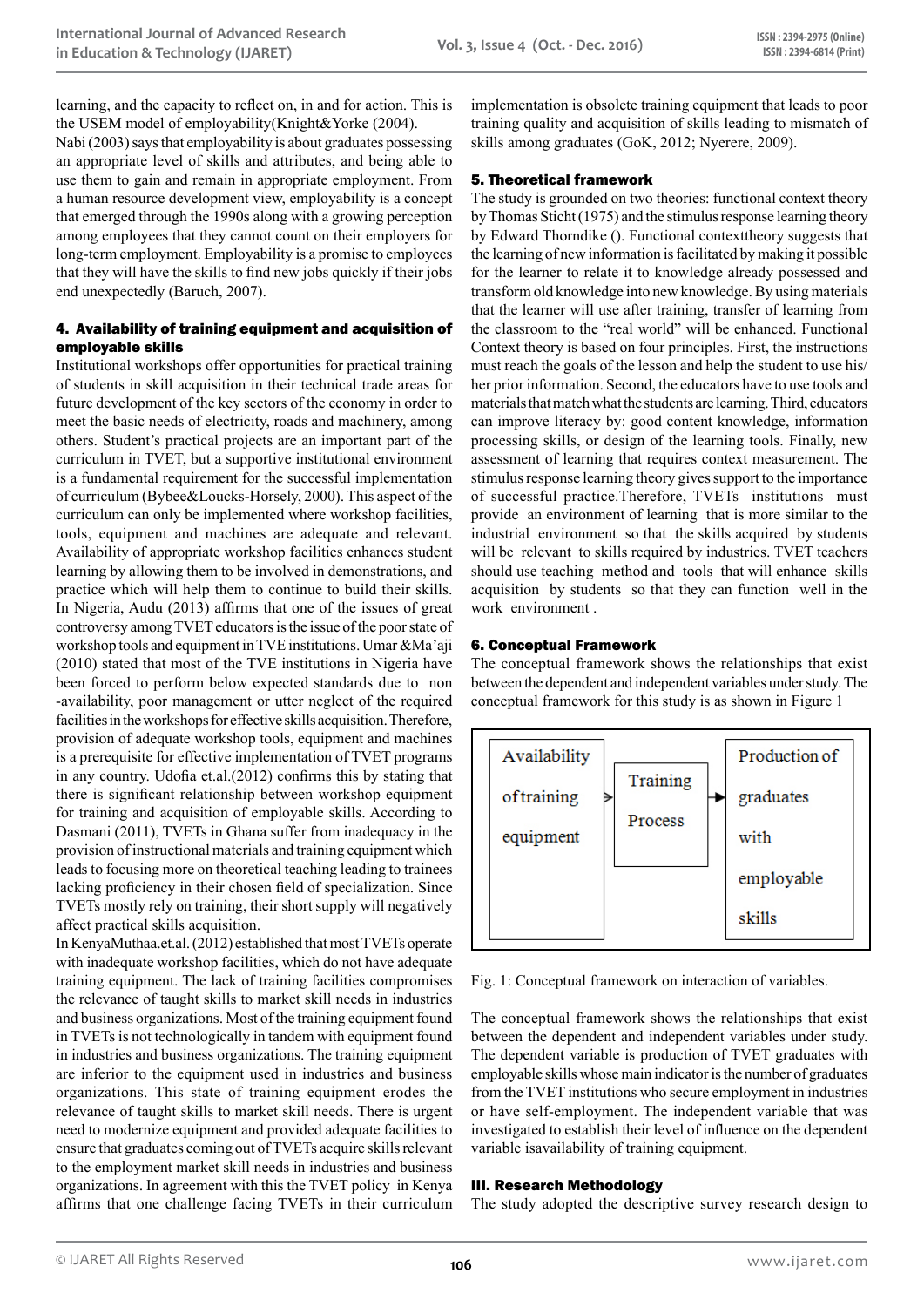investigate the influence of availability of training equipment on acquisition of employable skills by students in public technical and vocational education and training institutions in Nairobi County, Kenya. Descriptive survey research design assisted the researcher to gather both qualitative and quantitative data on how availability of training equipment influences acquisition of employable skills by students in public technical and vocational education and training institutions. Through this design the study was able to establish the link between study variables and study problem. This is because survey research design enabled the researcher to ask the respondents about their perceptions, attitudes, behaviors and values in regard to the research topic. Survey design is also an effective vehicle to collect data from samples representing large populations. The three (3) public TVET institutions in Nairobi County were used for the study. A sample size of 198 was used for the study involving Principals, tutors and students.ProportionateStratified random sampling procedures were used to select subjects from the different stratus. The study usedquestionnaires and interview guide as the data collection tools.Quantitative data was analyzed using descriptive statistics making use of Statistical Package for Social Sciences (SPSS) version 21.0 and the results presented using frequency tables, and percentages to make meaningful conclusions. Qualitative data were analyzed through content analyses by organizing data into themes and presentednarrativelyguided by the objectives of the study.

# IV. Findings

Presentation is based on the three research objectives.

## A. Availability of equipment and acquisition of employable skills by trainees

The objective of the study was tofindout the extent to which availability of training equipment influence acquisition of employable skills by students. The study sought tutors to rate the availability, relevance and adequacy of training equipment and their influence on acquisition of employable skills. The responses are presented in the Table 1.

Table 1 : Tutors' responses on availability of training equipment and acquisition of employable skills by students (SD=1, D=2, A=3, SA=4) (Values in  $\%$ )

| <b>Item</b>                                                                                                    | SD  | D    | A    | <b>SA</b> |
|----------------------------------------------------------------------------------------------------------------|-----|------|------|-----------|
| There is inadequate provision<br>of training equipment                                                         | 0.0 | 37.5 | 62.5 | 0.0       |
| There is well equipped<br>workshop equipment                                                                   | 0.0 | 75.0 | 25.0 | 0.0       |
| The training equipment are.<br>up to date/relevant to the<br>industrial equipment                              | 0.0 | 67.5 | 32.5 | 0.0       |
| The training equipment are<br>technologically modern                                                           | 0.0 | 77.5 | 22.5 | 0.0       |
| The nature and availability of<br>training equipment influence<br>acquisition of relevant<br>employable skills | 0.0 | 37.5 | 62.5 | 0.0       |
| $N = 40$                                                                                                       |     |      |      |           |

Majority of the tutors (62.5%) indicated that training equipment were not adequate compared to only 37.5% of respondents who indicated that the training equipment were adequate. This implies that the tutors felt that TVETs operated with inadequate training equipment. G.O.K (2005) observes that training facilities are critical if education in Kenya is to meet the technological market skill needs and move the country to the vision 2030. The availability of training facilities is critical to quality teaching and training. These findings agree with findings of Nyerere (2012) who indicated that majority of TVET institutions operated with inadequate and obsolete training equipment.

Students' opinion was sought to find out how availability of training equipment influenced their acquisition of employable skills. The students were asked to rate the adequacy, relevance and availability of training equipment. Their responses are presented in Table 2.

Table 2 : Students' responses on availability of training equipment and acquisition of employable skills.  $(SD=1, D=2, A=3, SA=4)$ (Values in %)

| Item                                                                                                           | <b>SD</b> | D    | A    | <b>SA</b> |
|----------------------------------------------------------------------------------------------------------------|-----------|------|------|-----------|
| There is inadequate provision of<br>training equipment                                                         | 10.0      | 20.0 | 60.0 | 10.0      |
| There is well equipped workshop<br>equipment                                                                   | 15.0      | 50.0 | 35.0 | 0.0       |
| The training equipment are up<br>to date/relevant to the industrial<br>equipment                               | 5.0       | 67.0 | 33.0 | 5.0       |
| The training equipment are<br>technologically modern                                                           | 7.0       | 55.0 | 45.0 | 13.0      |
| The nature and availability of<br>training equipment influence<br>acquisition of relevant<br>employable skills | 10.0      | 20.0 | 60.0 | 10.0      |
| $N=100$                                                                                                        |           |      |      |           |

The students' opinion was sought in reference to the adequacy of the training equipment. Majority of the students respondents (70.0%) indicated that the training equipment in TVETs were inadequate while 30.0% indicated that the training equipment were adequate. This implies that majority of the students felt that they are being trained using inadequate training equipment which makes the teachers to mainly use lecture method of teaching.

The study also sought information on the influence of the nature and availability of training equipment on acquisition of relevant employable skills by students. Majority of tutors (75.0%) agreed that the nature and availability of training equipment had influence on the acquisition of relevant employable skills by students whereas 25.0% felt that the nature and availability of training equipment had no effect on acquisition of relevant employable skills.

The study therefore sought information on the relevance of the training equipment to equipment used in industries. Respondents were asked to rate the training equipment in term of relevance to those used in industries. Majority of tutors (67.5%) indicated that the training equipment were not relevant to the equipment used in the industries whereas 32.5% of the respondents felt that the equipment were relevant. A few of the respondents agreed that the training equipment were adequate and technologically modern to the ones used in industries. The study established that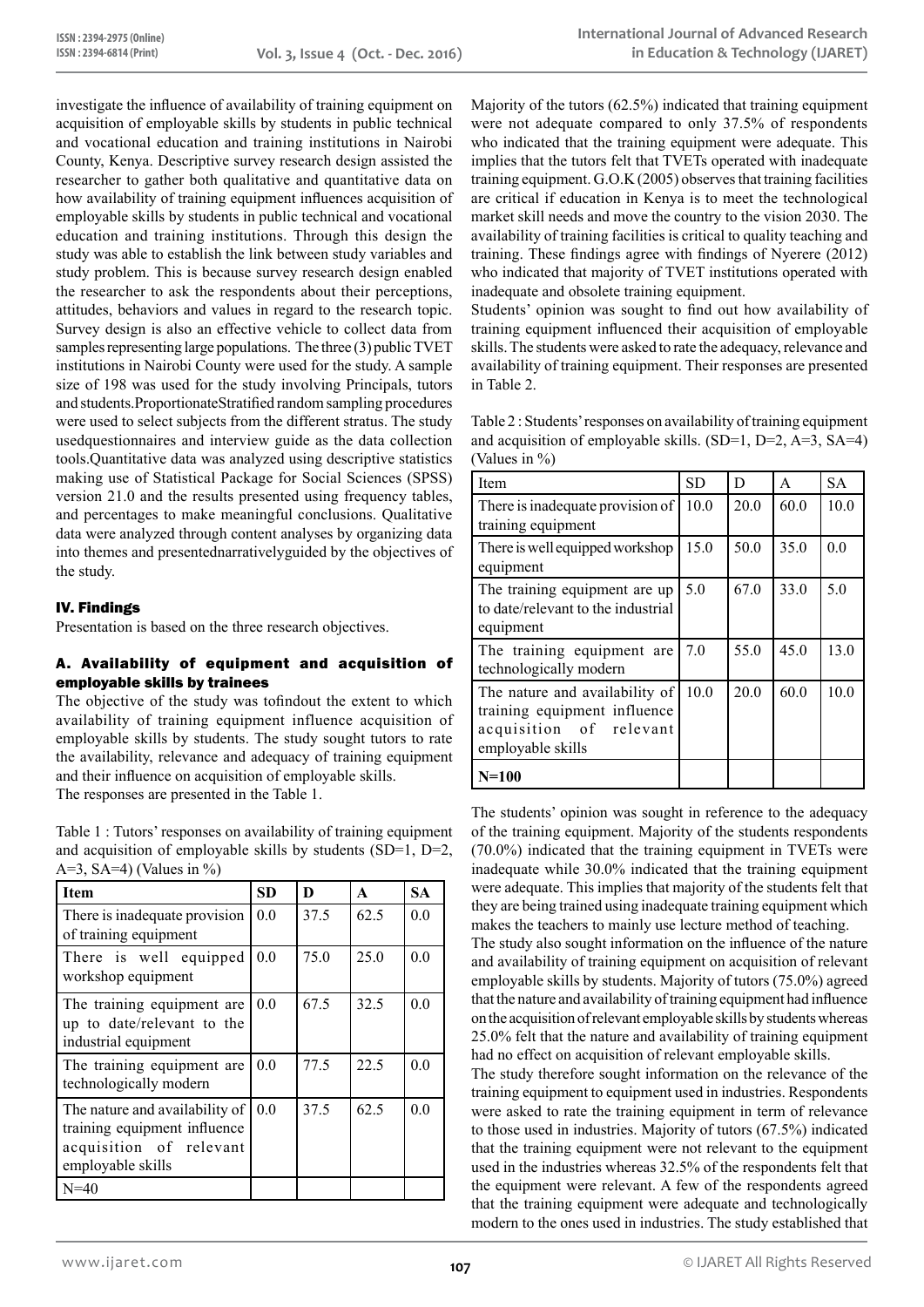certain courses used facilities that were completely out of tune with facilities used in industries. The study also sought information on the relevance of the training equipment to equipment used in industries from students. The students opinion on the relevance of training equipment used in TVETs compared to those used in industries and was sought. Majority of students (67.0%) felt that the training equipment used were not relevant to those used in the industries while 33.0% rated the facilities were relevant. The study established that certain courses used facilities that were completely out of tune with facilities used in industries especially the technical subjects.

The study further sought information on whether the workshops are well equipped with equipment that was technologically modern. The tutors (76.5%) disagreed that the workshops were well equipped with technologically modern equipment while 24.5% agreed the workshops were well equipped. The students' respondents (53.0%) disagreed that the workshops were well equipped with technologically modern equipment whereas 40% agreed. Few of the students (11.0%) felt that the workshops were not well equipped with technologically modern equipment.

The study further sought information on the effects of availability of training equipment on acquisition of employable skills by students. Majority of tutor respondents (90.0%) indicated that the availability of training equipment especially in technical subjects influenced students acquisition of employable skills especially technical practical skills hence due to availability, relevance of training to meet market skill is eroded.Only 10.0% of respondents indicated that the availability of the training equipment did not have effect on the acquisition of employable skills to market skill needs. This data reveals that lack of training equipment compromised the acquisition of employable skills needed by industries. The students were asked to explain the effect of availability of training equipment on their acquisition of employable skills. Majority of the students (70.0%) agreed that the inadequate provision of training equipment affected them negatively in acquiring practical skills and they were not confident enough to handle machinery used in industries. A few of the respondents (30.0%) agreed that the training equipment were adequate and technologically modern to the ones used in.

The principals' opinion was sought on the extent to which availability, relevance and effect of training equipment on acquisition of employable skills. All the principals indicated that inadequacy of training equipment was one of the main challenges facing public TVET institutions. One of the main reasons given was inadequate funds from the government, limited support from the industries and donors in providing relevant training equipment to the institutions. All the principals indicated that the training equipment were not technologically modern to the ones used in industries especially in the engineering, applied science and ICT courses. The findings agree with study by Dasmani, (2011) which noted that most of the TVET institutions had inadequate training equipment and were not technologically in tandem with the ones used in industries and business organizations. The principals affirmed that there is high need for the stakeholders to support the institutions in providing technologically modern training equipment.

# B. Challenges facing the TVET institutions in producing graduate with employable skills

The study sought the principals' opinion through interview on whether they were aware of the employable skills required by

the current employers. All the principals confirmed that they were aware of the employable skills required by current employers. Apart from the technical skills and interpersonal skills, each graduate should also acquire ICT skills, creativity and innovative skills, management skills, team work skills and communication skills that will enable them to secure a job. The principals were asked to explain the major challenges facing their institutions in producing graduates with employable skills. The summary of challenges isshown in Table 3.

Table 3 : Challenges of TVET institutions in producing graduates with employable skills

| Challenge                                     | Frequency     | Percentage |
|-----------------------------------------------|---------------|------------|
| Inadequate trained teaching staff             | $\mathcal{E}$ | 100.0      |
| Rigid and exam-oriented<br>curriculum         | 3             | 100.0      |
| Inadequate modern training<br>equipment       | 2             | 67.7       |
| Limited industrial attachment for<br>trainees | $\mathbf{3}$  | 100.0      |
| Limited support from the<br>industries        | 2             | 67.7       |
| $N=3$                                         |               |            |

The respondents (100.0%) revealed that the institutions faced several challenges which include: inadequate trained teaching staff, rigid and exam-oriented curriculum that does not allow new changes in the market and limited industrial attachment for trainees. Majority of respondents (67.7%) indicated that they faced inadequate modern training equipment and limited support from the industries in terms of funds, market skills information and provision of training equipment challenge. All these challenges have adversely affected the quality and the relevance of the skills acquired by the TVET graduates hence leading to mismatch of skills among graduates.

## C. Suggestions to improve acquisition of employable skills by students.

The researcher sought suggestions from the respondents on how to improve skills training and acquisition of employable skills among students. Majority of the respondents both tutors and principals suggested that: technology should be embedded in TVET curriculum, teachers and students should be exposed to regular industrial attachment in order to enhance career and academic development of both tutors and students respectively. On adequacy of tutors, it was suggested that the government should hire more trained tutor to solve understaffing of tutors and increase the teacher-student ratio. On availability of training equipment both tutors and principals suggested that, more technologically modern training equipment to be provided so that the workshops can be well equipped with relevant training equipment and that should embrace the work-based learning, problem-solving in addition to the lecture, discussion and demonstration methods often used.

## V. Conclusion

Availability of training equipment plays a big role in influencing skills acquisition by students as preparation for the world of work. In addition, other factors such as inadequate trained teaching staff, rigid and examination oriented curriculum and limited support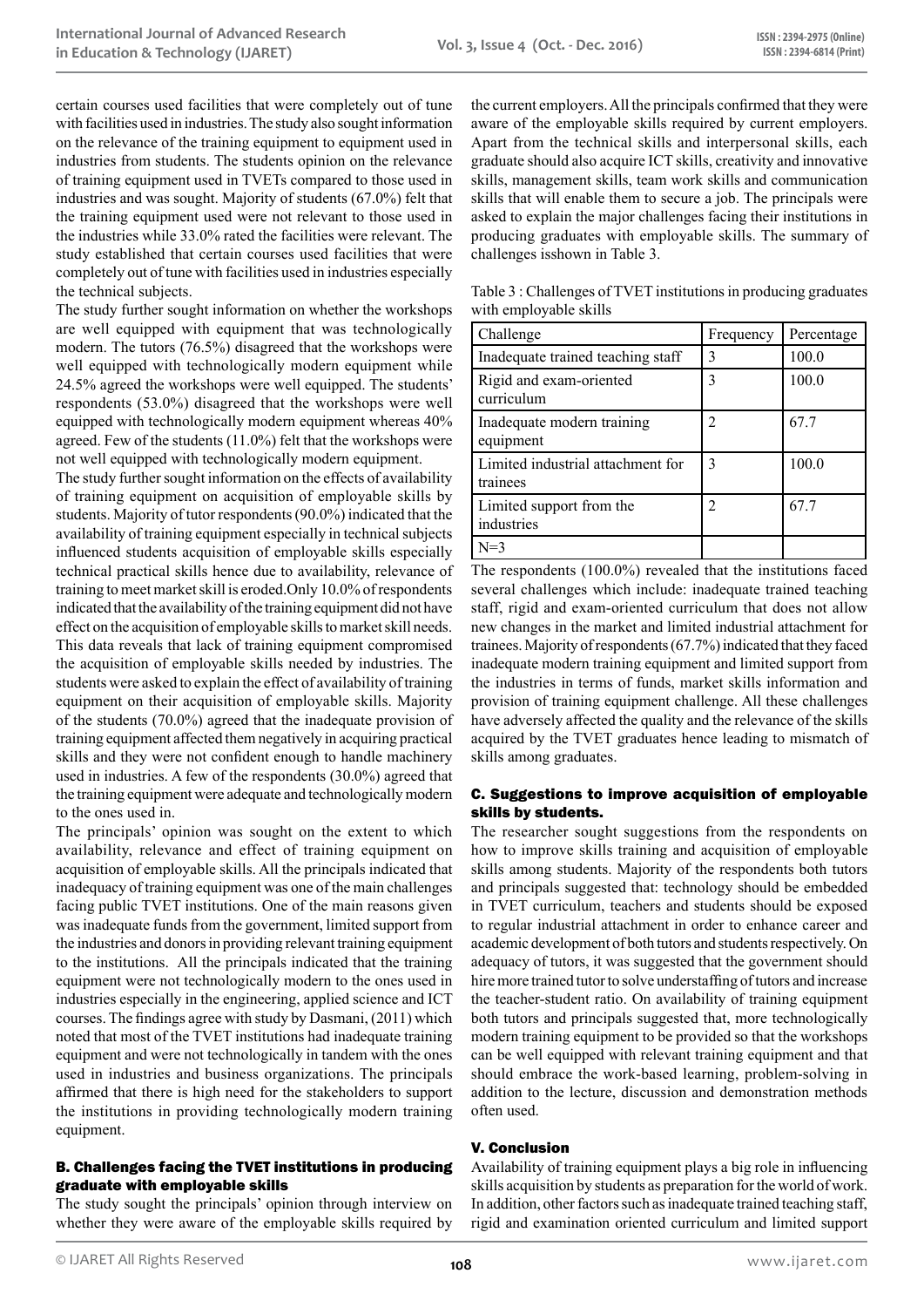from industries adversely influenced production of graduates with employable skills.

# VI. Recommendations

Based on the findings of the study, the following recommendations were made:

- (i) All stakeholders; parents, industries, government and donors should contribute providing adequate training equipment that are technologically modern in order to adequately equip the training workshops.
- (ii) Industries should support TVET institutions by providing industrial attachment programs and linkages for teachers in order to enhance the professional development of teachers and gaining knowledge on new technologies and market skills needs.
- (iii) TheTVET teachersshoulduse practically-oriented teaching methods like field trip, project work, simulation and workbased teaching often in order to achieve the desired result of imparting the employable skills necessary for the world of work.
- (iv) The government should support TVET institutions in hiring of more trained teachers to curb inadequacy of teachers and merging of classes and also organize for skill upgrading and in-service programmes to help teachers cope with new technology.
- (v) There is urgent need to modernize equipment and provided adequate facilities to ensure that graduates coming out of TVETs acquire skills relevant to the employment market skill needs in industries and business organizations.
- (vi) Government should spearhead curriculum changes in order to make the curriculum flexible and work-oriented.

## References

- *[1] Afeti, G. (2006). Strategy to Revitalize Technical and Vocational Education and Training in TVET in Africa. African Union TVET experts meeting. Addis Ababa.*
- *[2] African Union, A. (2007). Strategy to revitalizing Technical and Vocational Education AND Training TVET in Africa. African Unions TVET meeting (pp.44-52).Addis Ababa: African Union.*
- *[3] AGR (2007). Graduate recruitment survey. Wikipedia.*
- *[4] Atchoerena.D&Delluc.A, (2001). Revisiting Technical and Vocational education in Sub-Saharan Africa. Paris.*
- *[5] Audu, R. (2014). Assessment of the teaching methods that influence the acquisition of practical skills. Asian social science, (21), 35-41.*
- [6] *Baruch, Y. (2004). Transforming careers: from linear to multidirectional career paths.*
- *[7] Organizational and Individual perspectives. Career Development International, 9(1), 58–*
- *[8] 73. http://dx.doi.org/10.1108/13620430410518147.*
- *[9] Becker, G. (1994). "Rates of Return from College Education,"A Theoretical and Empirical Analysis with Special Reference to Education (3rd Edition), National Bureau of Economic Research, Inc.*
- *[10] Bybee, R. &Horsely, S. (2000). Standard as Catalyst for Change in Technology Education. The Technology Teacher, 59 (5), 14-17.*
- *[11] Best, J.W. & Kahn, J. (2004). Research in Education, New Delhi: Prentice-Hall of India Ltd.*
- *[12] Bennell, P. (1999). Learning to Change: Skills Development*

*among the vulnerable and socially Excluded in Developing Countries, Employment and Training. Geneva*

- *[13] CIPD (Chartered Institute of Personnel and Development) (2007).Labour Market Outlooksurvey 2006 Online Magazine of the Chartered Institute of Personnel and Development (31st August, 2006) http://www.cipd.co.uk/publicpolicy/\_ johnp\_070307.htm*
- *[14] Dasmani, A. (2011). Challenges facing Technical Institute graduates in practical skill acquisition in the Upper East Region of Ghana. Asia- PacificJournal 12(2), 67-77.*
- *[15] Ferej, A.; Kitainge, K. &Ooko, Z. (2012). Reform of TVET Teacher education In Kenya: Overcoming the challenges of quality and relevance. Working document: ADEA.*
- *[16] Fugate,M., Kinicki, A.J.,&Ashforth, B. E. (2007). Employability during unemployment: Adaptability, career identity and human and social capital.Volume 71, Issue 2, October 2007, Pages 247–264*
- *[17] Government of Kenya, (2007). Kenya Vision 2030.Nairobi: Government Press.*
- *[18] Government of Kenya, (2012). Sessional Paper No 14, Reforming Education and Training sectors in Kenya,Nairobi: Government Press.*
- *[19] Harvey, L., Locke, W. and Morey, A. (2002). Enhancing Employability, Recognizing Diversity:*
- *[20] Making Links between Higher Education and the World of Work. London: Universities UK.*
- *[21] Hillage, J. and Pollard, E. (1998). "Employability: developing a frame work for policy analysis", Research Brief No. 85, Department for Education and Employment, London, available at: www.dfes.gov.uk/research/data/ uploadfiles/RB85.doc (accessed 2 February 2007).*
- *[22] Jackson, Denise; Hancock ((2010): Phil.Education Research and Perspectives 37.1 52-84,124-125.*
- *[23] Knight, P.T. and Yorke, M.(2004).Employability, Judging and Communicating Achievements. NewYork:LTSN, 2004.*
- *[24] Kothari, C.R. (2005). Research Methodology.Methods and Techniques. 2nded.NewDelhi. Ernational Ltd.*
- *[25] Marilyn, C. (2008). Understanding and managing employability in changing career contexts. Journal of EuropeanIndustrial Training, 32, 258–284.*
- *[26] Mbugua, K. Z.; Muthaa, M. G. & Sang, K.A. (2012). Challenges facing Technical Training in Kenya.Scientific Research Journal, 1(3), 109-113.*
- *[27] Mugenda, O. M &Mugenda, A. G. (2003). Research Methods: Qualitative and Quantitatives Approaches. Nairobi, Act Press.*
- *[28] Nabi, G.R. (2003)''Graduate Employment and Underemployment: Opportunity for Skill Use and Career*
- *Experiences amongst Recent Business Graduates'', Education and Training45 7 371–383.*
- *[29] Njoki, M. N. (2014). Strategies Influencing Production Of Middle LevelWorkforce In Public Technical, Vocational Education And Training Institutions In Nairobi Region, Kenya.*
- *[30] Nyerere, J. (2009). Technical & vocational education and training (TVET) sector mapping in Kenya, For the Dutch Schokland TVET programmeEdukansFoundation.*
- *[31] OECD, (2008). Reviews of Vocational Education and Training, and Learning for Jobs Review ofNorway.*
- *[32] Smith, E.(2003). Employability skills. International Encyclopedia of Education pgs. 368-375*